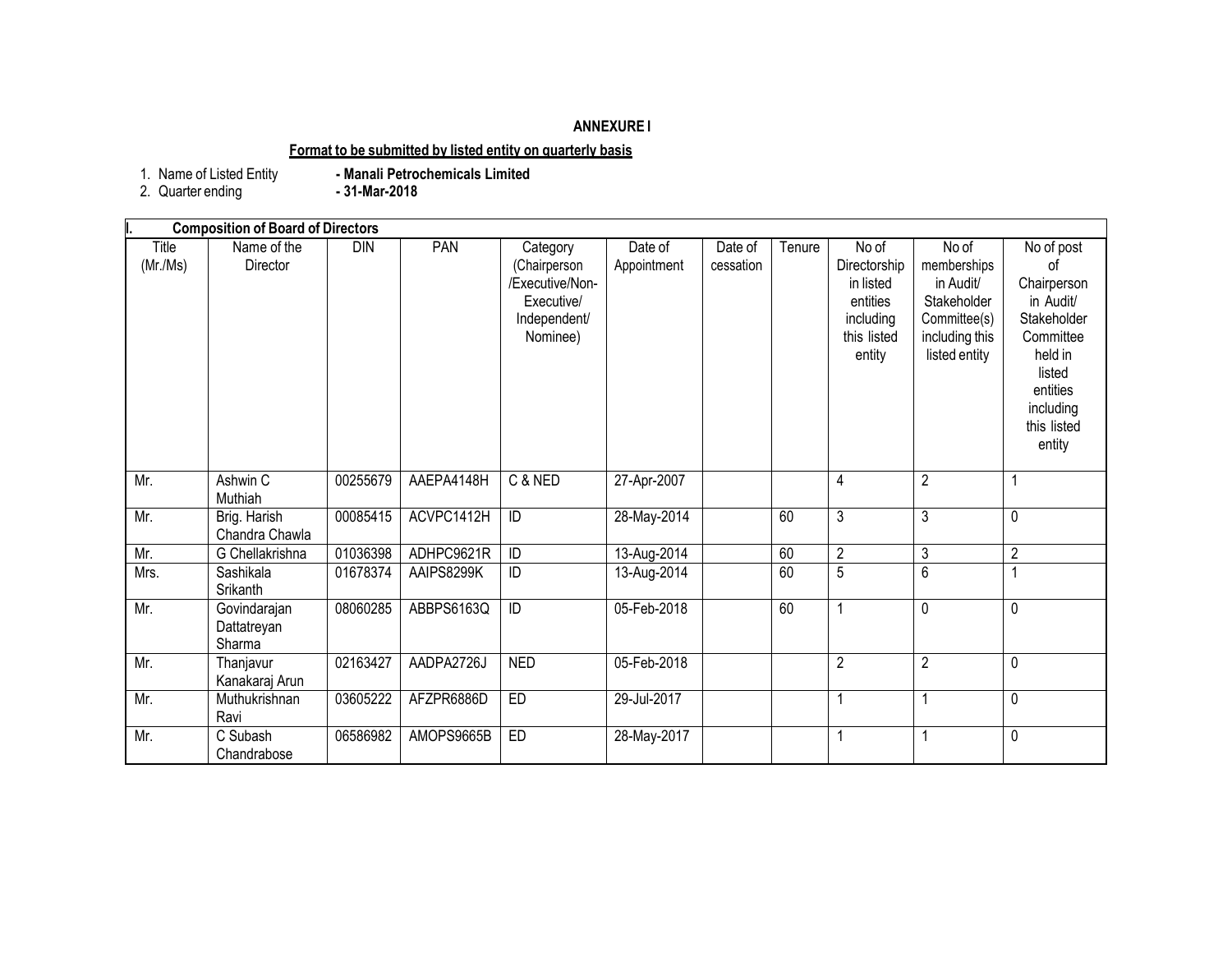# **II. Composition of Comittees**

| <b>Audit Committee</b> |                             |            |                        |  |
|------------------------|-----------------------------|------------|------------------------|--|
| Sr. No.                | Name of the Director        | Category   | Chairperson/Membership |  |
|                        | Thanjavur Kanakaraj Arun    | <b>NED</b> | Member                 |  |
|                        | Sashikala Srikanth          | ID         | Member                 |  |
|                        | Brig. Harish Chandra Chawla | ID         | Member                 |  |
|                        | G Chellakrishna             | ID         | Chairperson            |  |

| <b>Stakeholders Relationship Committee</b> |                      |          |                        |  |
|--------------------------------------------|----------------------|----------|------------------------|--|
| Sr. No.                                    | Name of the Director | Categorv | Chairperson/Membership |  |
|                                            | C Subash Chandrabose | ED       | Member                 |  |
|                                            | Muthukrishnan Ravi   | ED       | Member                 |  |
|                                            | Ashwin C Muthiah     | C & NED  | Chairperson            |  |

| --<br>DI.<br>.<br>:nmmitter<br>"anagemer"<br>Manadem<br> |                               |           |                                                                |  |
|----------------------------------------------------------|-------------------------------|-----------|----------------------------------------------------------------|--|
| -<br>Sr. No.                                             | Director<br>Name<br>the<br>0t | ,aıc<br>◡ | $\sim$<br>mbershir<br>.აon/Mem*<br>'hoirnarca<br>ъer.<br>vuall |  |

| <b>Nomination and Remuneration Committee</b> |                                 |                 |                        |  |
|----------------------------------------------|---------------------------------|-----------------|------------------------|--|
| Sr. No.                                      | Name of the Director            | <i>Category</i> | Chairperson/Membership |  |
|                                              | Ashwin C Muthiah                | C & NED         | Member                 |  |
|                                              | Govindarajan Dattatreyan Sharma | ID              | Member                 |  |
|                                              | Brig, Harish Chandra Chawla     | ID              | Chairperson            |  |

| III.<br><b>Meeting of Board of Directors</b>           |                                                     |                                                                |
|--------------------------------------------------------|-----------------------------------------------------|----------------------------------------------------------------|
| Date(s) of Meeting (if any) in the<br>previous quarter | Date(s) of Meeting (if any) in the relevant quarter | Maximum gap between any two<br>consecutive (in number of days) |
|                                                        | 05-Feb-2018                                         | 6                                                              |
| 05-Dec-2017                                            |                                                     |                                                                |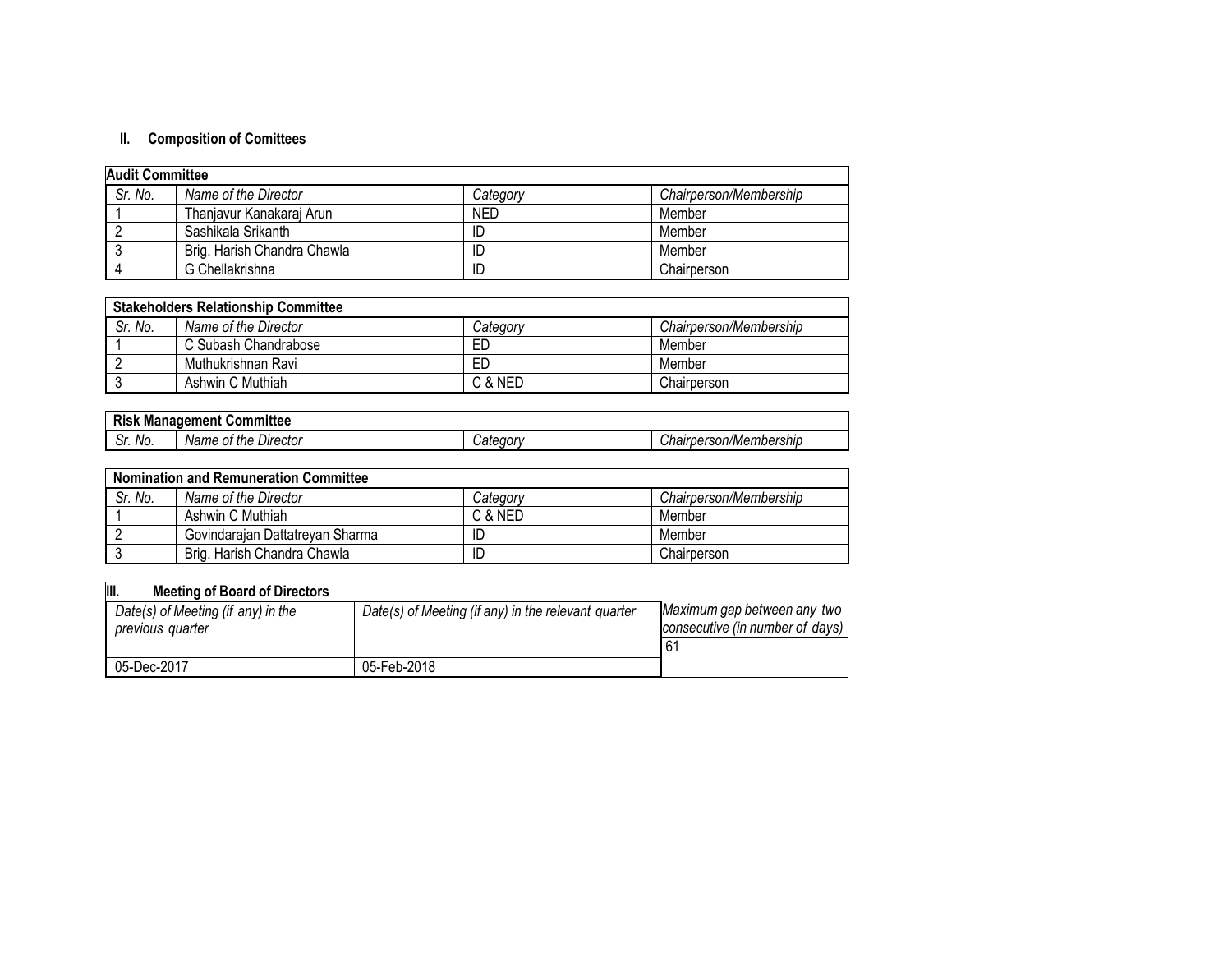| IV.<br><b>Meeting of Committees</b>           |                                                                        |                                                      |                                                                      |                                                                   |
|-----------------------------------------------|------------------------------------------------------------------------|------------------------------------------------------|----------------------------------------------------------------------|-------------------------------------------------------------------|
| Name of the committee                         | $Date(s)$ of<br>meeting of the<br>committee in the<br>relevant quarter | Whether<br>requirement of<br>Quorum met<br>(details) | Date(s) of<br>meeting of the<br>committee in the<br>previous quarter | Maximum gap between any<br>two consecutive (in number of<br>days) |
| Audit Committee                               | 05-Feb-2018                                                            |                                                      | 05-Dec-2017                                                          | 61                                                                |
| Nomination & Remuneration<br>Committee        | 05-Feb-2018                                                            | 3                                                    | 05-Dec-2017                                                          |                                                                   |
| <b>Stakeholders Relationship</b><br>Committee | 05-Feb-2018                                                            |                                                      | 05-Dec-2017                                                          |                                                                   |

| <b>Related Party Transactions</b>                       |                               |
|---------------------------------------------------------|-------------------------------|
| <b>Subject</b>                                          | Compliance status (Yes/No/NA) |
| Whether prior approval of audit committee obtained      | Yes                           |
| Whether shareholder approval obtained for material RPT  | Not Applicable                |
| Whether details of RPT entered into pursuant to omnibus | Yes                           |
| approval have been reviewed by Audit Committee          |                               |

**VI. Affirmations**

- 1. The composition of Board of Directors is in terms of SEBI (Listing obligations and disclosure requirements) Regulations, 2015. **Yes**
- 2. The composition of the following committees is in terms of SEBI(Listing obligations and disclosure requirements) Regulations, 2015
	- a. AuditCommittee **Yes**
	- b. Nomination & remuneration committee **Yes**
	- c. Stakeholders relationship committee **Yes**
	- d. Risk management committee (applicable to the top 100 listed entities) **- Not applicable**
- 3. The committee members have been made aware of their powers, role and responsibilities as specified in SEBI (Listing obligations and disclosure requirements) Regulations, 2015. **- Yes**
- 4. The meetings of the board of directors and the above committees have been conducted in the manner as specified in SEBI (Listing obligations and disclosure requirements) Regulations, 2015.**- Yes**
- 5. a. This report and/or the report submitted in the previous quarter has been placed before Board of Directors. **- Yes** b. Any comments/observations/advice of Board of Directors may be mentioned here:

| <b>Name</b>        | <b>R KOTHANDARAMAN</b>   |
|--------------------|--------------------------|
| <b>Designation</b> | <b>Company Secretary</b> |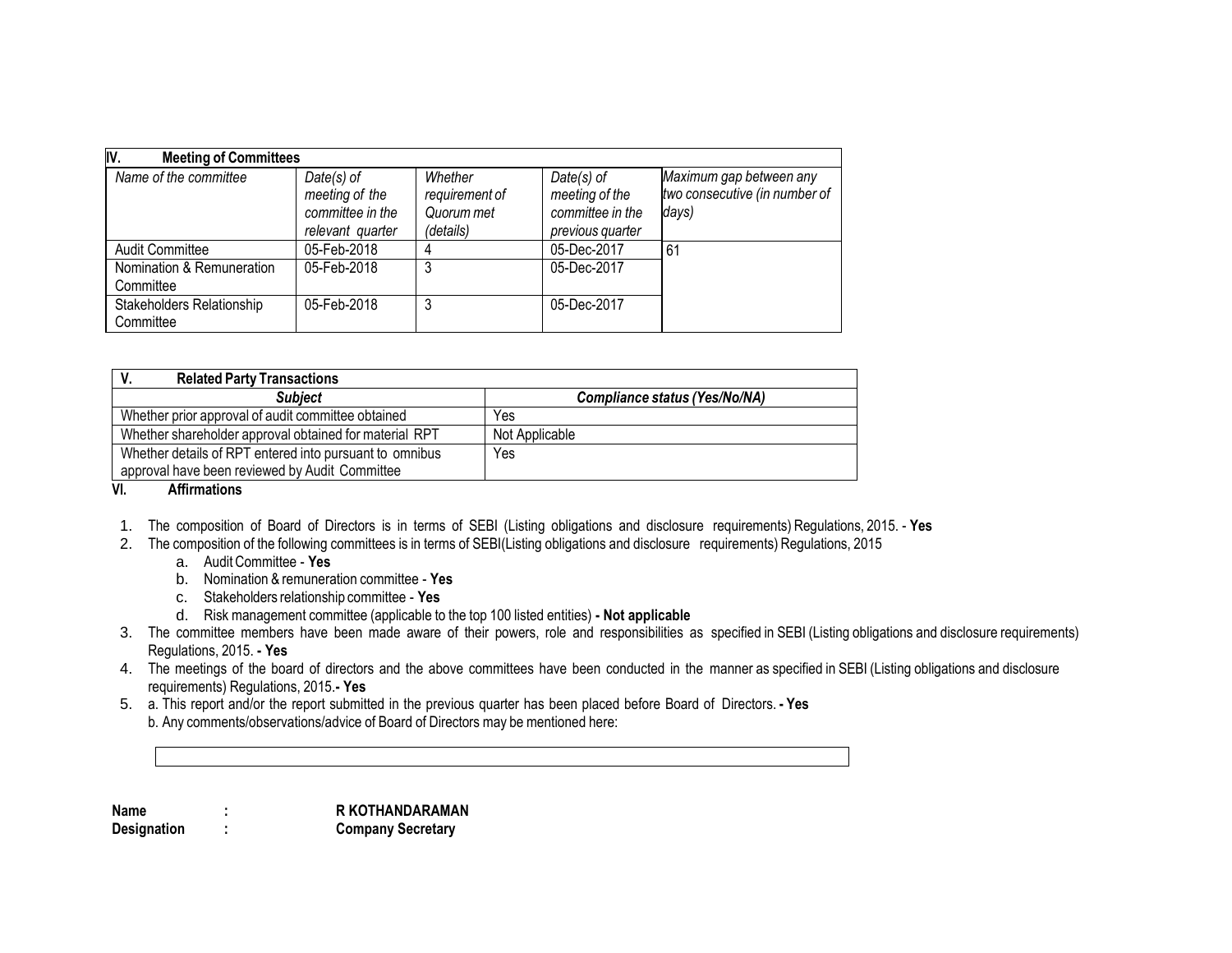### **ANNEXURE II**

# Format to be submitted by listed entity at the end of the financial year (for the whole of financial year)

| I. Disclosure on website in terms of Listing Regulations                                                                                   |                                         |     |                                  |
|--------------------------------------------------------------------------------------------------------------------------------------------|-----------------------------------------|-----|----------------------------------|
| <b>Item</b>                                                                                                                                | <b>Compliance status</b><br>(Yes/No/NA) |     |                                  |
| Details of business                                                                                                                        |                                         |     | Yes                              |
| Terms and conditions of appointment of independent directors                                                                               |                                         |     | Yes                              |
| Composition of various committees of board of directors                                                                                    |                                         |     | Yes                              |
| Code of conduct of board of directors and senior management personnel                                                                      |                                         |     | Yes                              |
| Details of establishment of vigil mechanism/ Whistle Blower policy                                                                         |                                         |     | Yes                              |
| Criteria of making payments to non-executive directors                                                                                     |                                         |     | Yes                              |
| Policy on dealing with related party transactions                                                                                          |                                         |     | Yes                              |
| Policy for determining 'material' subsidiaries                                                                                             |                                         |     | Yes                              |
| Details of familiarization programmes imparted to independent directors                                                                    |                                         |     | Yes                              |
| Contact information of the designated officials of the listed entity who are responsible for<br>assisting and handling investor grievances |                                         |     | Yes                              |
| email address for grievance redressal and other relevant details                                                                           |                                         |     | Yes                              |
| <b>Financial results</b>                                                                                                                   |                                         |     | Yes                              |
| Shareholding pattern                                                                                                                       |                                         |     | Yes                              |
| Details of agreements entered into with the media companies and/or their associates                                                        |                                         |     | Not Applicable                   |
| New name and the old name of the listed entity                                                                                             |                                         |     | Not Applicable                   |
| <b>Il Annual Affirmations</b>                                                                                                              |                                         |     |                                  |
| <b>Particulars</b>                                                                                                                         | <b>Regulation Number</b>                |     | Compliance status<br>(Yes/No/NA) |
| Independent director(s) have been appointed in<br>terms of specified criteria of 'independence'<br>and/or 'eligibility'                    | $16(1)(b)$ & $25(6)$                    | Yes |                                  |
| <b>Board composition</b>                                                                                                                   | 17(1)                                   | Yes |                                  |
| Meeting of Board of directors                                                                                                              | 17(2)                                   | Yes |                                  |
| Review of Compliance Reports<br>17(3)<br>Yes                                                                                               |                                         |     |                                  |
| Plans for orderly succession for<br>appointments                                                                                           | 17(4)                                   | Yes |                                  |
| Code of Conduct<br>17(5)<br>Yes                                                                                                            |                                         |     |                                  |
| Fees/compensation                                                                                                                          | 17(6)                                   | Yes |                                  |
| Minimum Information                                                                                                                        | 17(7)                                   | Yes |                                  |
| Compliance Certificate                                                                                                                     | 17(8)                                   | Yes |                                  |